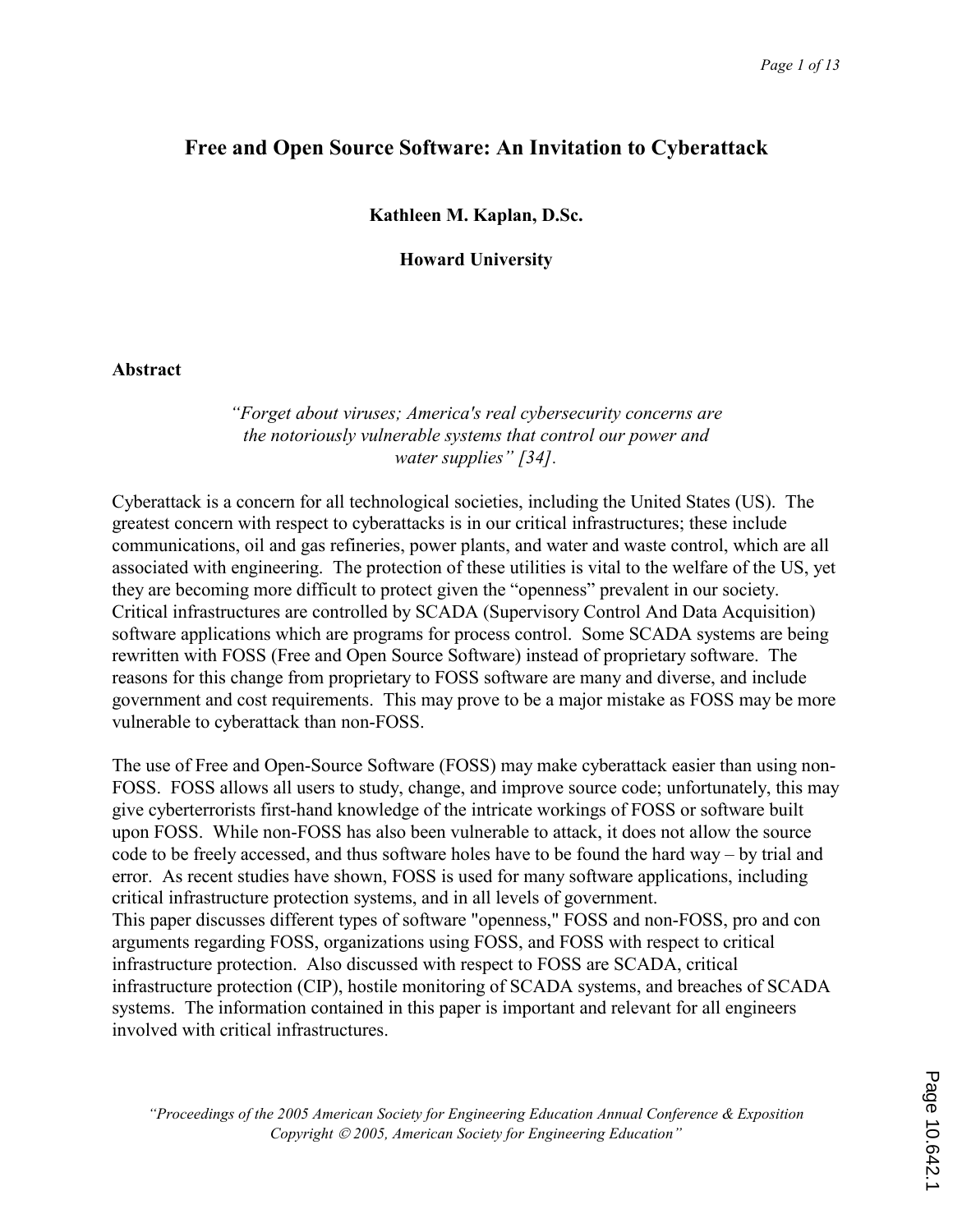# Categories of Software

# "Open source doesn't just mean access to the source code" [26]

Software is not categorized with respect to language or ownership, but rather the rights associated with the software. Software may be "free," "freeware," "copylefted," "copyrighted," "proprietary," and otherwise defined. These terms can get very confusing and their specific meanings are not clearly identified. The author attempts to define these terms as best she can in the context of open source software and proprietary software. Also "FOSS" is used instead of "OSS" (open source software) in this paper due to the prevalent use of Linux, a FOSS software, and the use of "FOSS" in the Mitre Report [4].

# OSS: Open Source Software

Open Source Software (OSS) allows users to access source code. It gives users certain rights with respect to source code. Users are allowed to study, change, and improve the OSS source code. There are many benefits associated with OSS including low acquisition cost (OSS is sometimes *freeware*, which has zero-cost), and unpaid community support (everyone has access to the code and may freely disclose their improvements).

# Freeware versus Free Software

Zero-cost software is also called "freeware." Sometimes the term "free download" is used to distinguish this type of software. Yet, "free" in discussions of Open-Source Software (OSS) means something quite different; it means the autonomy of rights given to users of OSS. Thus, freeware is sometimes OSS, but may not be; the source code may not be accessible in freeware. Likewise, freeware is zero-cost, but not necessarily "free" with respect to rights to change the code.

# FOSS: Free and Open-Source Software

Free and Open-Source Software (FOSS) gives users access to the source code (OSS), and is "free" – meaning the user has autonomous rights with respect to the OSS. With FOSS, users have the right to run, copy, distribute, study, change, and improve the source code.

The most common FOSS may be Linux. Linux is a kernel, not an operating system, but may loosely be considered an operating system when combining the kernel and application program interfaces (APIs) that enable the kernel to process information and communicate the results [15].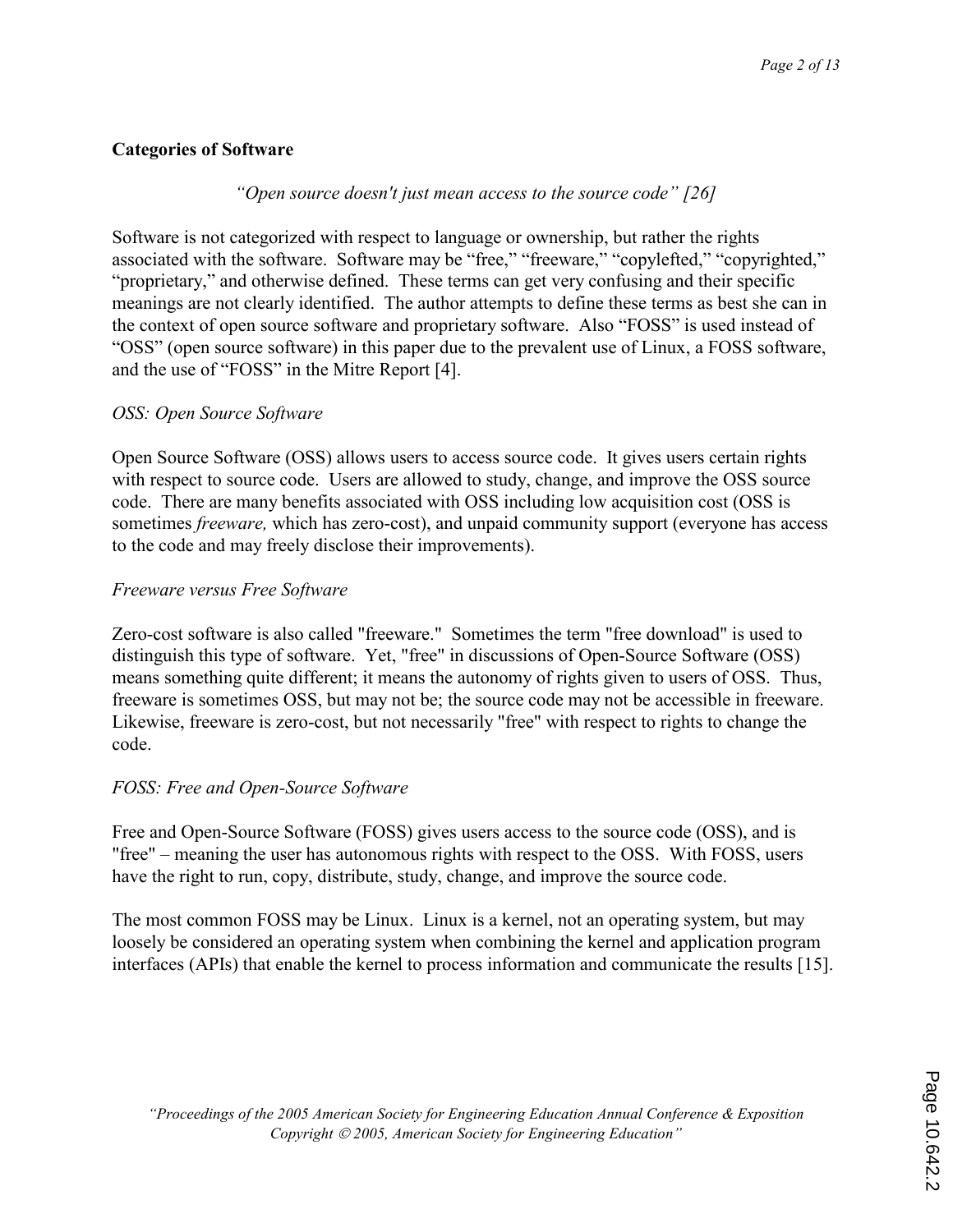# FLOSS: Free/Libre Open Source Software

A project was started in June 2112 under the European Commission regarding FOSS. Due to the inconsistencies with the English word "free," the French "libre" was added. Essentially, the project studies FOSS and commissions reports [16].

# Proprietary Software

Proprietary software is code that is not open; the users do not have the rights as defined in OSS. Certainly then it is not free (FOSS) as that would indicate that the user has more rights with respect to the code. Proprietary software may be freeware though; as stated above, freeware is not necessarily free software. Most commercial software is proprietary.

# GPL: General Public License

The General Public License (GPL) defines software wherein the licensee agrees not to sell or otherwise limit the reproduction of the software [12]. Note though that the user may charge for costs of distribution, warranties, and other services. Yet, if one builds upon GPL software, that new version also becomes subject to the GPL. This is a slippery slope for companies; any company that chooses to GPL its software loses the rights to that software and any improvements to the software it may make. Linux is also an example of a GPL.

# OSI: Open Source Initiative

The Open Source Initiative (OSI) is a non-profit corporation "dedicated to managing and promoting the Open Source Definition" [26]. The goals of the OSI are similar to the GPL, but allows commercial use and sales of the OSS [32].

# Copyright versus Copyleft

Copyright is a common form of intellectual property. Almost everyone is familiar with the symbol  $\odot$  that designates copyright protection. Copyrights are administered by the Copyright Office, a department of the Library of Congress [9]. A copyright is a right of literary property as recognized and sanctioned by positive law.

Copyright is an intangible, incorporeal right granted to the author or originator of certain literary or artistic productions, whereby the author or originator is vested, for a specified period, with the sole and exclusive privilege of multiplying copies of the same and publishing and selling them. Copyright infringement is the unauthorized use of copyrighted material.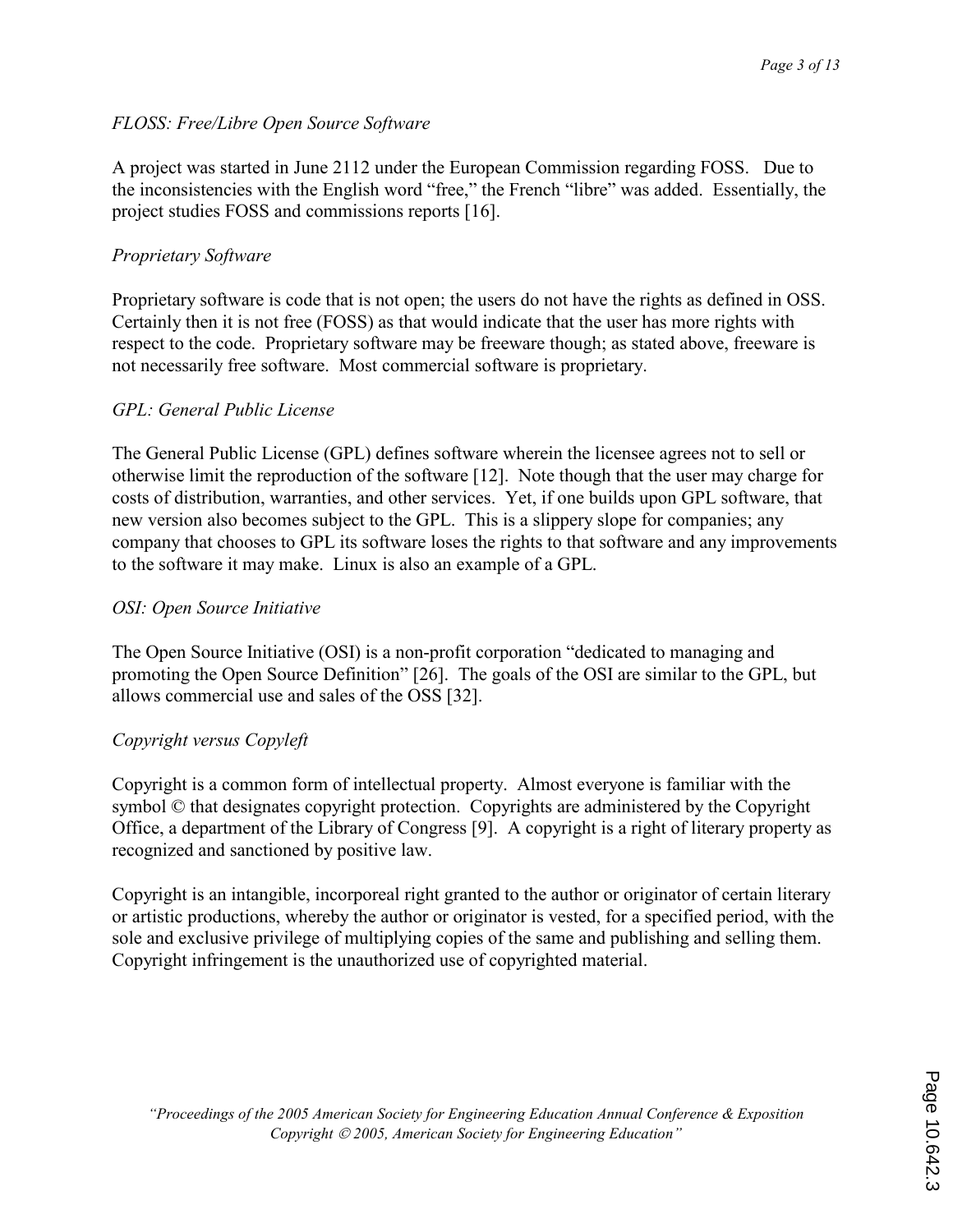Thus, copyrighted software cannot be infringed without risk. In other words, if one were to distribute copyrighted software without permission, legal action may be taken against the infringer. Copylefted software does not have the same legal restrictions as copyrighted software.

Copyleft is a term that is used to define software produced under the GPL. It is anti-proprietary in that all copylefted material must grant "reuse and reproduction rights to all comers" [21]. Further, any software produced from copylefted software must also be copylefted.

This restriction has led some to call GPL the "General Public Virus" in that "it is alleged that the copyleft 'infects' software generated [under copyleft agreements], which may in turn infect other software that reuses any of its code" [21]. Thus, companies may not choose to use GPL for fear that future software may not be copyrightable.

#### An Interesting Sidenote

The leader in OSS is the Free Software Foundation (FSF) [17]. Another contributor is the Open Source Development Network, Inc., (OSDN), which owns SourceForge.net, "the world's largest collaborative open source software development site" [31]. It is interesting to note that all of these websites, for OSDN, SourceForge, FSF, and even OSI, are all copyrighted!

#### FOSS/OSS

The difference between these terms is the "free" meaning, as stated above, the autonomy of rights given to users of OSS. Note that FOSS is a subset of OSS, but the terms are sometimes interchanged. The author used "FOSS" due to the recent Mitre Report's use of the term [4].

#### What are some FOSS?

"There are a large number of products based on free and open software" [32].

Most FOSS products have their own websites, and it is difficult to quantify the total number. One distributor, SourceForce, lists 60,000 different OSS projects [31]. OSI has the following listed as OSS: Linux, Apache, Mozilla, and sendmail, to name a few [26].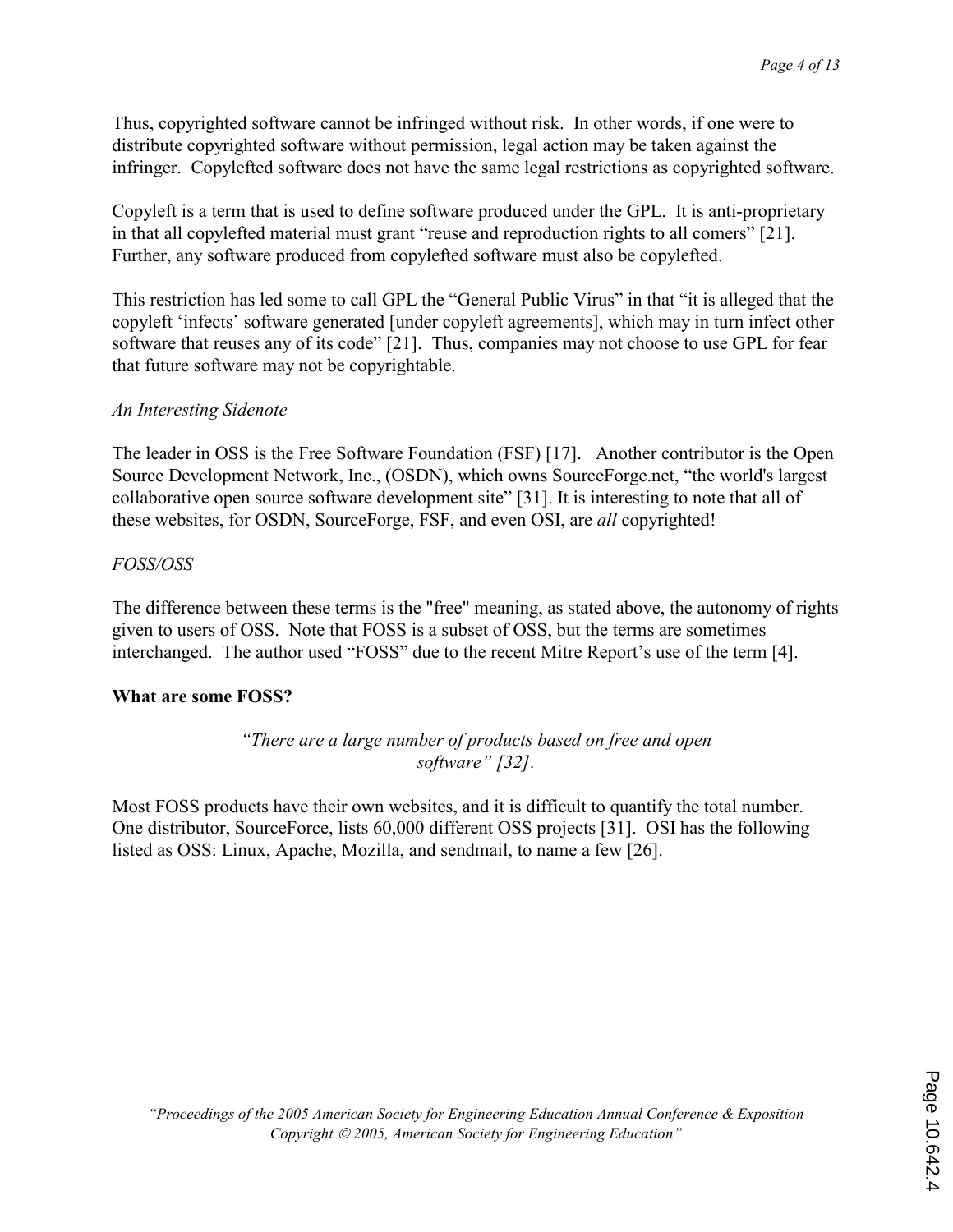### Who Uses FOSS?

### "FOSS software plays a more critical role in the DoD than has generally been recognized" [4].

Surprisingly, many organizations, including the US government, use FOSS. In a recent study by the Mitre Corporation over a two-week period, FOSS was found in one hundred and fifteen applications in the U.S. Department of Defense (DoD) [4]. Also, Mitre found two hundred and fifty-one examples of FOSS use. These applications were found in infrastructure support, software development, security, and research.

Companies are also joining the FOSS bandwagon. Oracle has recently run advertisements calling Linux "unbreakable" as part of its desire to offset IBM, Oracle's biggest competitor. Oracle is using Linux competitively, not necessarily because Linux is an advantage to Oracle's customers [15].

OSI lists many large companies that use FOSS including: IBM, Apple, HP, and Sun [26]. Most of these companies use Linux; thus any products built upon Linux, or any copylefted product, must be restricted to the same open-source requirement.

# Cyberattack against FOSS

"The real threat is to critical data, not to property" [3].

Is cyberattack more of a possibility against FOSS? Possibly. "Bug" free code is not vulnerable to attack, regardless of its openness. Yet, not all code is bug free – even commonly used "old" code such as Internet Control Message Protocol (ICMP) is not free of all bugs. Also, if one wanted to find vulnerabilities in code, having the source code readily makes the search easier. Otherwise, one would have to perform trial and error cases to find the "holes" in a program. While it may be the case with FOSS that with more "eyes" reviewing the software, more bugs will be found, and therefore corrected, it is also true that cyberterrorists will probably not be so forthcoming with their vulnerability findings [28].

Thus, FOSS allows cyberterrorists easy access to code. Therefore, the "bad guys" will have an advantage in identifying bugs in FOSS over proprietary code. This is a concern especially when taken in conjunction with the Mitre study [4]. With many FOSS applications being used by the DoD, the possibility of cyberattack in the government through FOSS applications is a risk.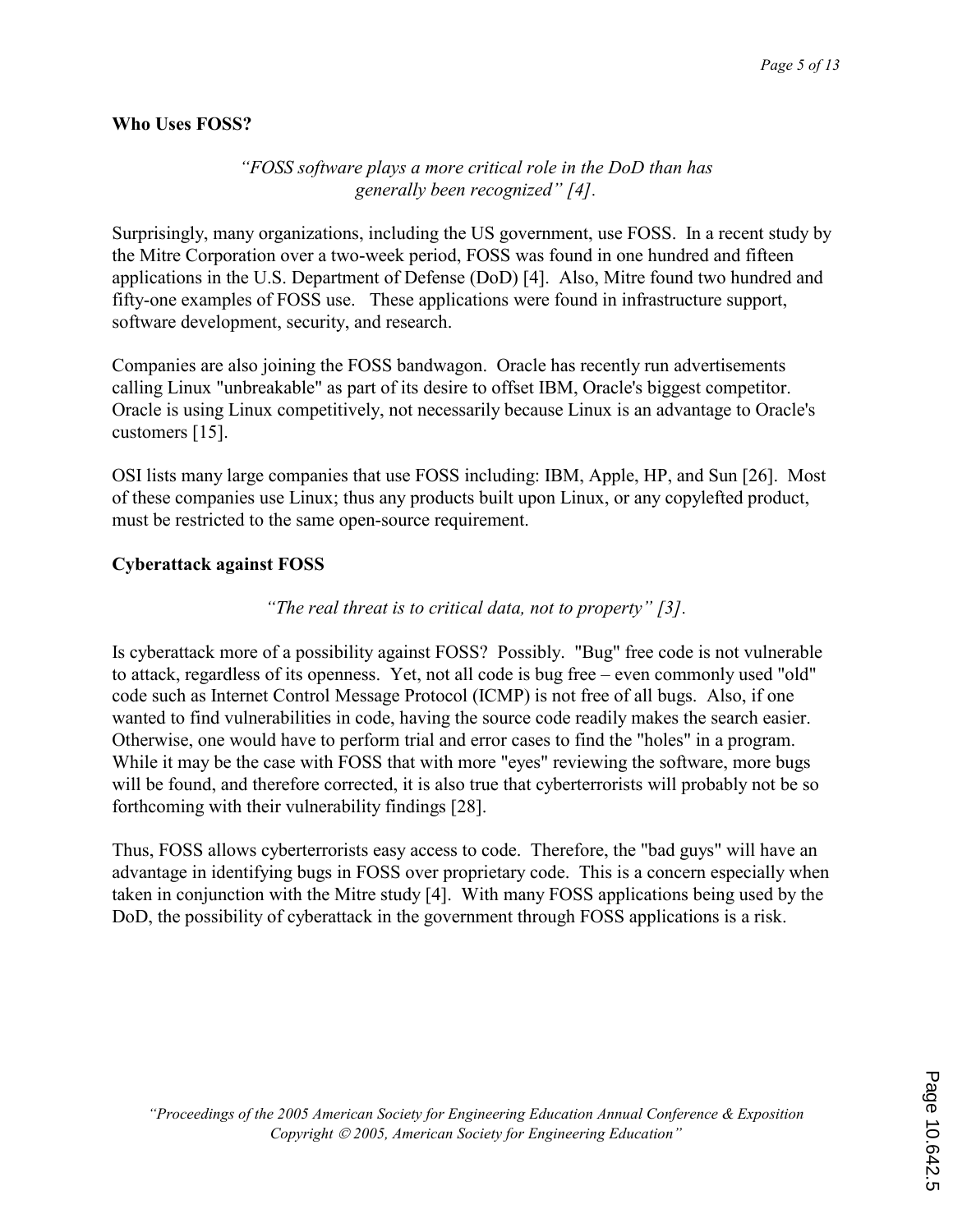#### Opposite Argument

Many proponents of FOSS state that FOSS is more secure than proprietary software. A recent proponent stated twelve reasons to support his claim of FOSS security superiority. While the proponent is not to be singled out, his arguments echo those found in other publications. His twelve reasons [36] can be summarized as five:

(1) Higher "hacker insurance" for proprietary software.

(2) OSS vendors respond quicker than proprietary software vendors.

(3) An advisory firm recommends businesses switch from a specific proprietary software product to its OSS counterpart due to cost of fixing vulnerabilities.

(4) The "most frequent, high-impact types of security incidents and vulnerabilities" involve proprietary software. (Related arguments include: a specific OSS has a better security record, with respect to "serious vulnerabilities," than a comparable proprietary software product; a 2112 survey of OSS developers stating OSS systems are "relatively immune from attacks from outsiders"; more defaced web sites for proprietary software; a specific proprietary software company has more vulnerabilities than its OSS equivalent; two specific proprietary software products were attacked more frequently than their OSS counterparts; and computer viruses are overwhelmingly more prevalent on proprietary software systems.)

(5) A specific OSS vulnerability scanner was better.

Obviously, these are very weak arguments on which to base a conclusion. Reviewing each of these in order, the opposite arguments are given:

(1) Higher "hacker insurance" for proprietary software.

This argument has little to do with security measurements. Hacker insurance may be higher for proprietary software for many reasons including: number of users, cost of product, etc.

 (2) OSS vendors respond quicker than proprietary software vendors. This argument does not measure the code vulnerabilities but rather the vendors' response time. Also, it does not differentiate between different types of responses. Do the vendors respond quickly to certain bugs than others? This argument, like the first, does not give an adequate security measurement.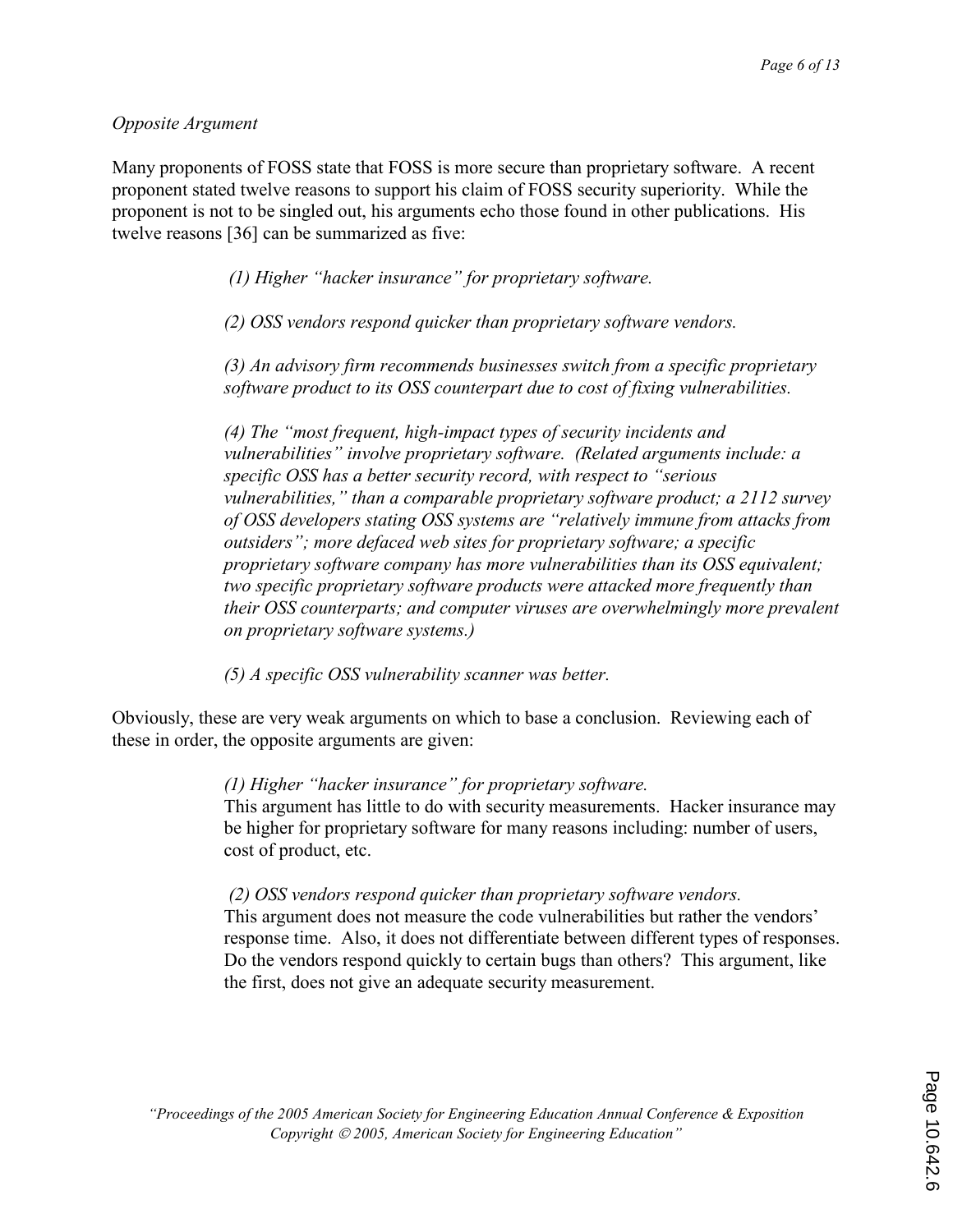(3) An advisory firm recommends businesses switch from a specific proprietary software product to its OSS counterpart due to cost of fixing vulnerabilities. A security measurement should not be based on the cost or what a specific firm dictates.

(4) The "most frequent, high-impact types of security incidents and vulnerabilities" involve proprietary software (with related arguments). These arguments are security measurements, but do not give enough specifics to be used. "Most frequent," "better," "relatively," and "more," are subjective. If the proprietary software product in question – and note that most of these arguments include a specific software product not a group – is used in a greater quantitative amount then there may be "more" problems, but yet percentage-wise, "fewer" problems.

(5) A specific OSS vulnerability scanner was better. How does this relate to overall security analysis of proprietary versus OSS?

While the author's counter-arguments may not impress many OSS proponents, OSS proponents must fine-tune their arguments supporting OSS' superiority with respect to security over proprietary code with quantitative analysis.

It may be interesting to note that the Computer Incident Advisory Capability (CIAC) listed in its "Top Ten Threats" Linux and Unix (OSS and proprietary) together with similar vulnerabilities [6].

#### Mitre Report

The Mitre Report [4] was very specific in that it reviewed the use of FOSS in the U.S. Department of Defense (DoD), yet did not specifically state that the use of FOSS was not a security threat. Mitre found 115 FOSS applications in DoD and the report stated that the immediate ban of FOSS would have "immediate, broad, and strongly negative impacts." Mitre concluded with three recommendations:

- 1. Create a "Generally Recognized as Safe" FOSS list.
- 2. Develop Generic, Infrastructure, Development, Security, & Research Policies.
- 3. Encourage use of FOSS to promote product diversity.

This author agrees with these three recommendations and the statement that the immediate ban would be detrimental. However, from the evidence acquired, the author asserts that it is necessary that FOSS be "weaned" from critical systems to diminish cyberattacks.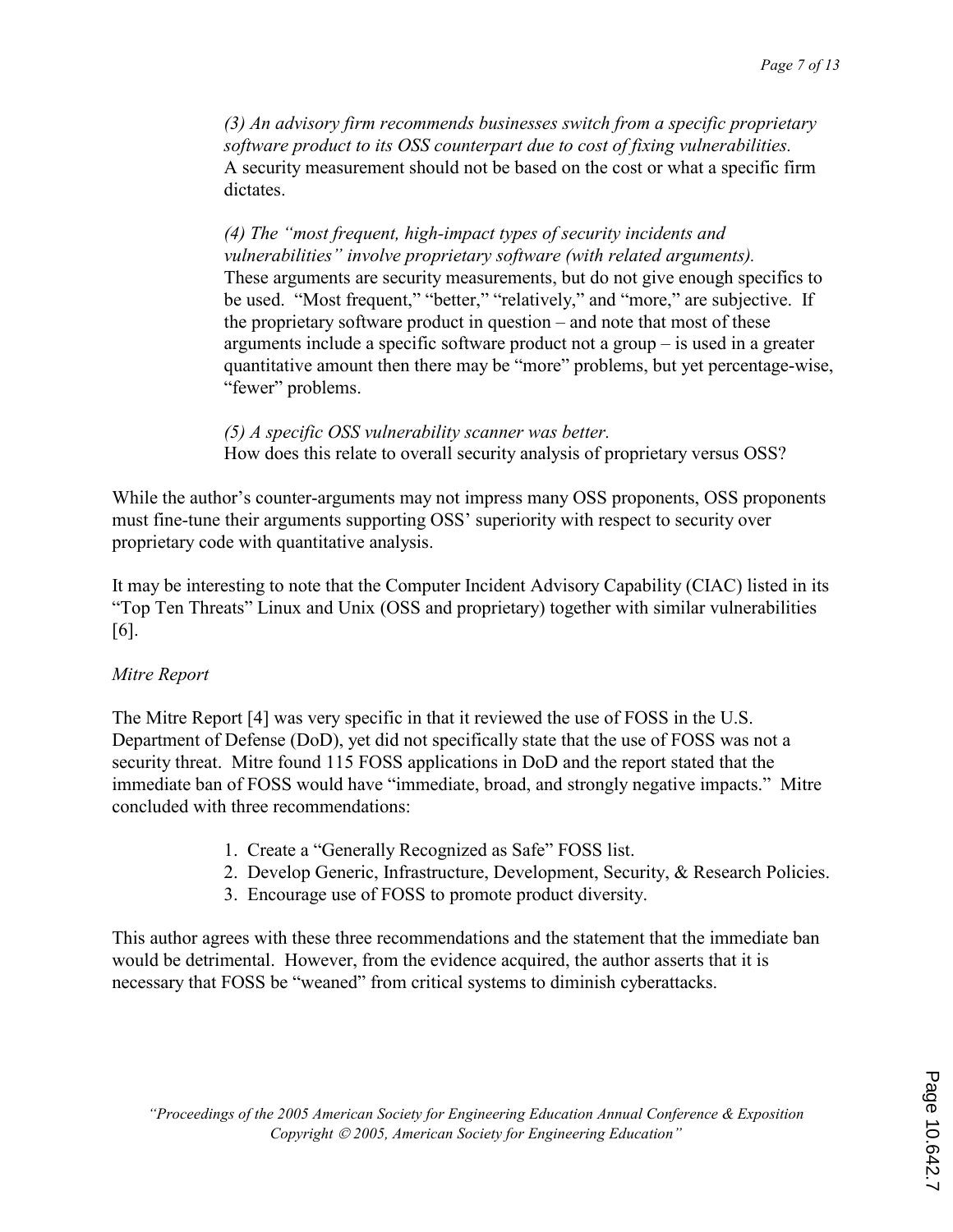# Cyberattack Conclusion

In any organization, the specific FOSS applications used must be reviewed and studied to make sure that they are bug-free. Without this research, an organization may be in for a terrible cybersurprise.

# Critical Infrastructure Protection (CIP) and FOSS

"Are SCADA systems vulnerable? 'Without question'" [34]

Critical infrastructures are those that control vital organizations including communications, oil and gas refineries, power plants, and water and waste control. The protection of these organizations is under the umbrella of critical infrastructure protection (CIP).

Currently more and more critical infrastructures are using FOSS software to control their systems. The reasons for this change from proprietary to FOSS software are many and diverse, but concern SCADA, UCA, FERC, OASIS, and the organizations that use FOSS follow.

# SCADA: Supervisory Control and Data Acquisition

SCADA (Supervisory Control And Data Acquisition) is a category of software application program for process control. SCADA systems include hardware and software components that gather real-time information of data from remote locations in order to control equipment and conditions. SCADA is used in many different industries including telecommunications, power plants, oil refineries, gas refineries, transportation, water control, and waste control [7, 35].

#### UCA: Utility Communications Architecture

The Utility Communications Architecture (UCA) is a trademark of the Electric Power Research Institute, Inc. (EPRI). The UCA is a set of standardized guidelines for utility (electric, gas, and water utilities) communications. Its goal is to provide for wide-scale integration at reduced costs [2].

# SCADA and OSS

Under the UCA (Utility Communications Architecture) initiative, utilities are replacing the proprietary languages currently used in many SCADA systems with a uniform set of softwarebased controls that will use OSS, specifically TCP/IP-based packet switched networks, to reduce costs and encourage the integration of control systems [20].

A specific use of OSS for SCADA systems is found in Verano. Verano, a Boston-based firm that creates SCADA for manufacturing plants and utility companies in North America and Europe,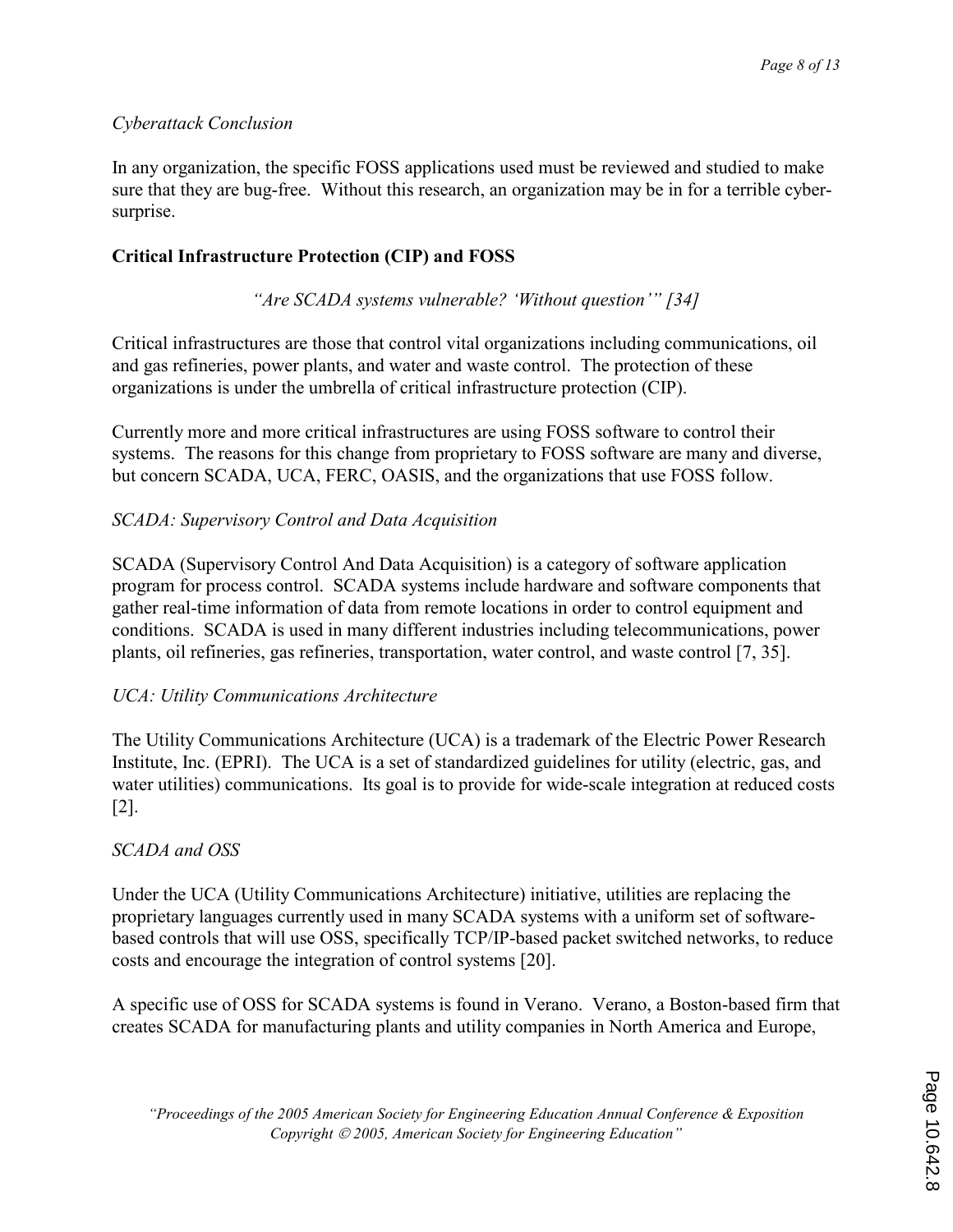recently announced the movement of their SCADA software over to the Linux platform, which is OSS [19].

# FERC and OASIS

The Federal Energy Regulatory Commission (FERC), an independent government agency, is responsible for regulating the interstate transmission of natural gas, oil, and electricity [18]. The Open-Access Same-Time Information System (OASIS) is a critical element of the Federal Energy Regulatory Commission's (FERC) effort to increase competition in the generation, distribution, and sale of electric power. Under the terms of recent FERC rulings, electric power transmission system owners must post their capacity, availability, and rates on Internet Web servers for open access by market participants.

### Problems with SCADA using OSS

The UCA initiative to use OSS in SCADA systems will provide conflicting results: (1) significant benefits to suppliers and customers and (2) new vulnerabilities. While the cost will be lower and interoperability will be obtained, the OASIS website will allow adversaries to: identify the importance of individual facilities, and potentially exploit links between the energy management systems of the individual electric power companies and the OASIS host. The change from proprietary to OSS control systems will benefit intruders who are familiar with these OSS protocols; these adversaries will possess the technical knowledge to attack SCADA systems. Finally, the increasing use of connectivity for SCADA systems supporting critical infrastructures could provide a gateway for attacks designed to cascade through interconnected infrastructure systems [20].

# SCADA Vulnerabilities

[29] lists three misconceptions about SCADA:

- 1. "The SCADA system resides on a physically separate, stand-alone network."
- 2. "Connections between SCADA systems and other corporate networks are protected by strong access controls."
- 3. "SCADA systems require specialized knowledge, making them difficult for network intruders to access and control."

The UCA initiative and OASIS has proven that the first two of these misconceptions are false. The third misconception is proven false through the use of OSS for SCADA. In misconception three, OSS is used for some SCADA systems and therefore, the code is open to review. Some utility companies also publish the specifics of the SCADA systems on the internet. Therefore, attackers have access information about some critical infrastructure design and implementation.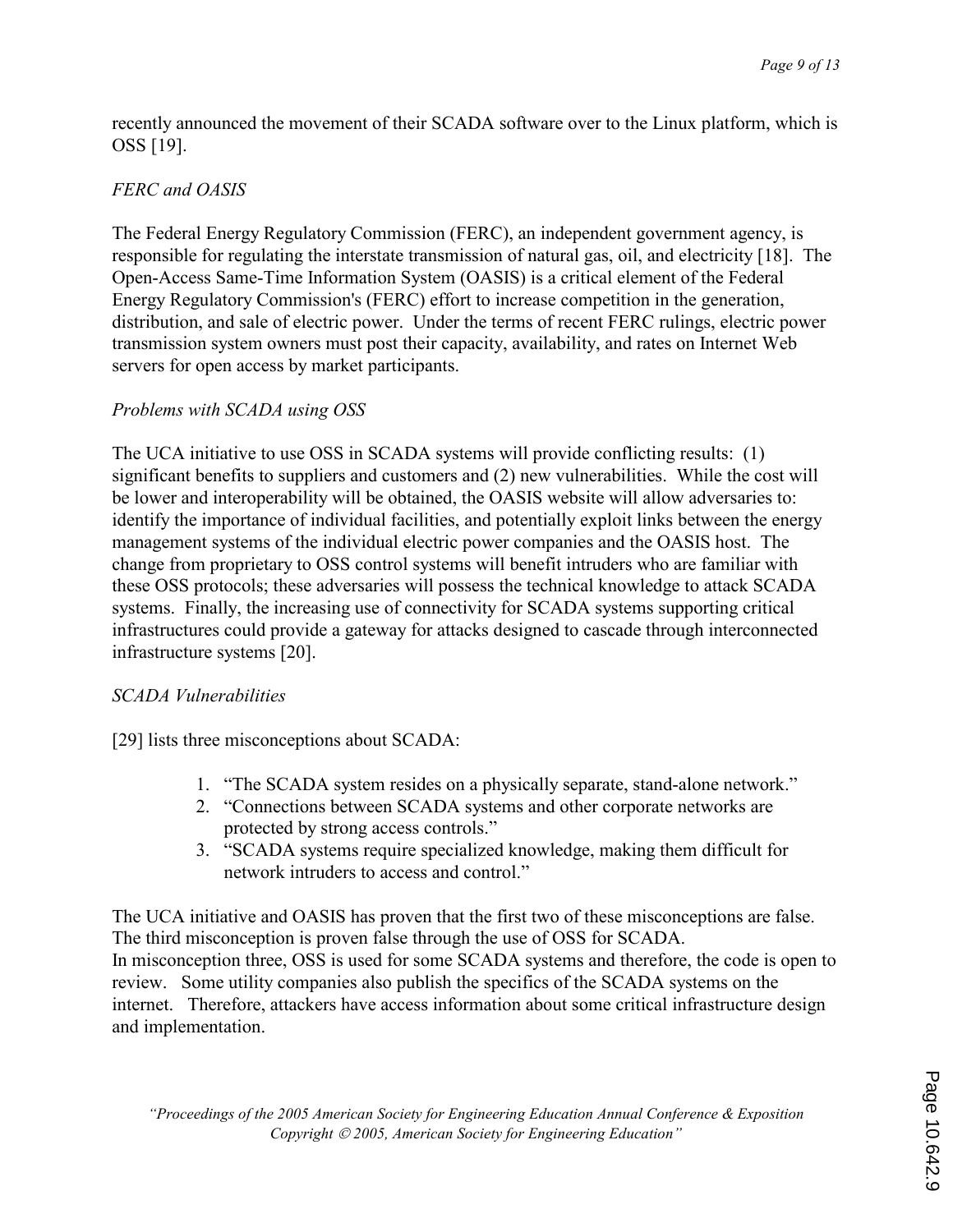### SCADA Cyberterrorism Threats

According to [3], the definition of cyberterrorism includes two subcategories of cyberterrorist threats:

- 1. "The physical infrastructure threat: compromising critical systems to severely affect critical physical infrastructure, such as power grids, water and sewer systems, dams, hospital equipment, pipelines, communications, global positioning satellites, air traffic systems or any other networked system, which would result in death and/or destruction."
- 2. "The critical data threat: compromising critical computer systems to steal or irreversibly damage vital data, such as the Social Security database, a large financial institution's records or secret military documents, which would result in death, destruction and/or catastrophic economic turmoil."

SCADA is involved with both subcategories: the equipment and data. Thus, SCADA systems should be protected for fear of cyberterrorism.

# SCADA Systems Have Been Monitored By Adversaries

In 2002, overt digital attacks worldwide increased two-fold over the previous year, 2001. Included in these digital attacks was Internet sniffing of SCADA systems [8]. SCADA systems have been monitored by the enemy. Al Qaeda's captured systems, including laptops and desktops, contain information about critical infrastructures controlled by SCADA [13, 30, 33, 34]. These systems could be attacked causing serious problems to the infrastructure, and consequently, the U.S.

# SCADA Systems Have Been Breached

SCADA systems have been breached, as was confirmed by Richard A. Clarke, President Bush's Cyber-security Czar. Eighteen exercise attacks conducted against large regional utilities all succeeded [23, 30].

# FOSS in SCADA Systems May Compromise Security

According to [14], "It turns out that if an attacker can access a SCADA system, he or she has a good chance of successfully attacking it. The next challenge for the attacker is to understand what the system does and how to use it-and abuse it." As details of system operations available to outsiders via use of FOSS, once an attacker accesses a SCADA system, the attacker may have enough knowledge to compromise the SCADA system.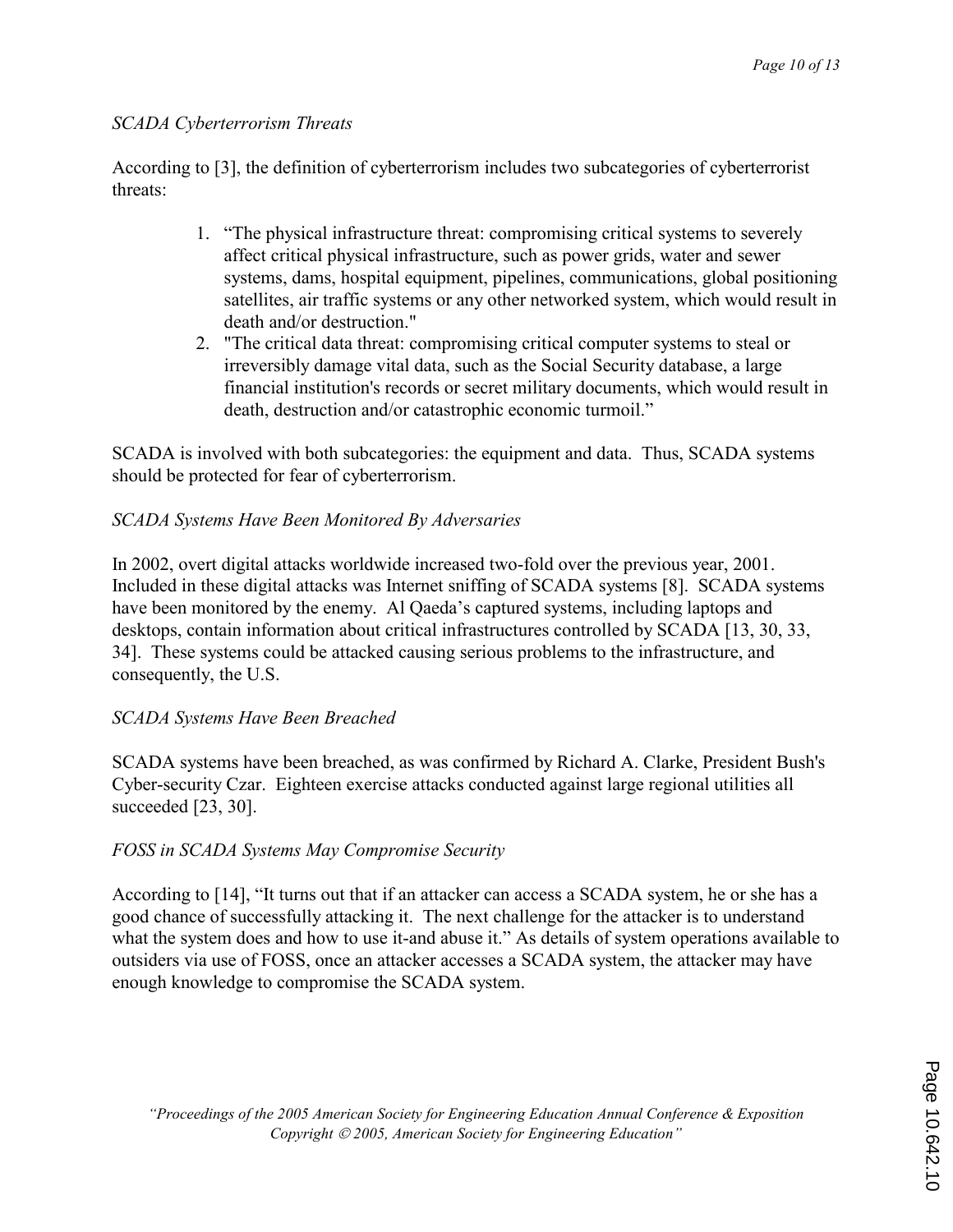### Engineers' Responsibility

Engineers have certain responsibilities which are outlined in the ABET Constitution. Note that ASEE is a Member Society of ABET, as stated in Article 3.C. ABET requires that members "disclose promptly, factors that might endanger the public," Section Seven, Code of Conduct [1]. As discussed in this paper, FOSS may endanger the public, and therefore must be addressed by engineers.

### Conclusion

"A cyber-attack [on a critical infrastructure] is a question of when, not if." [30].

Cyberattack is a concern for all information technology (IT) professionals, yet not all understand the implications of using Free and Open-Source Software (FOSS). Most understand the importance of virus protection software, and may even run a virus scan on downloaded code, yet some may not realize that the source for the code may be freely accessible. The consequences are evident: cyberterrorists may have working knowledge of the source code, which puts all the code, even code built upon the accessible code vulnerable.

Different types of software has been discussed: Free and Open-Source Software (FOSS), non-FOSS (proprietary software), and other types of software, such as freeware, have been discussed. Also included in the discussion were the current users of FOSS and the implications FOSS users may face.

By allowing all users the right to run, copy, distribute, study, change, and improve the source code, Free and Open-Source Software (FOSS) may make cyberattack easier. Cyberterrorists will have the intricate workings of FOSS, which may expose vulnerabilities of the code, weakening any software built on FOSS foundations. While non-FOSS, or proprietary software, has also been vulnerable to attack, it requires trial and error to find these "bugs." As shown in this study, FOSS is used for many software applications and by many companies and agencies. An important application discussed was SCADA (Supervisory Control And Data Acquisition). It has been shown that SCADA sometimes uses FOSS, has been monitored by adversaries, and breached by our own government's cyberterrorism exercises.

It has also been shown that engineers are required to address factors that endanger the public. It has been shown that FOSS may endanger the public, and therefore, engineers must take this into account when using Free and Open Software.

All users, and especially engineers, of FOSS must be aware of the possibility of cyberattack through its availability: open source software.

"Proceedings of the 2005 American Society for Engineering Education Annual Conference & Exposition Copyright  $\odot$  2005, American Society for Engineering Education"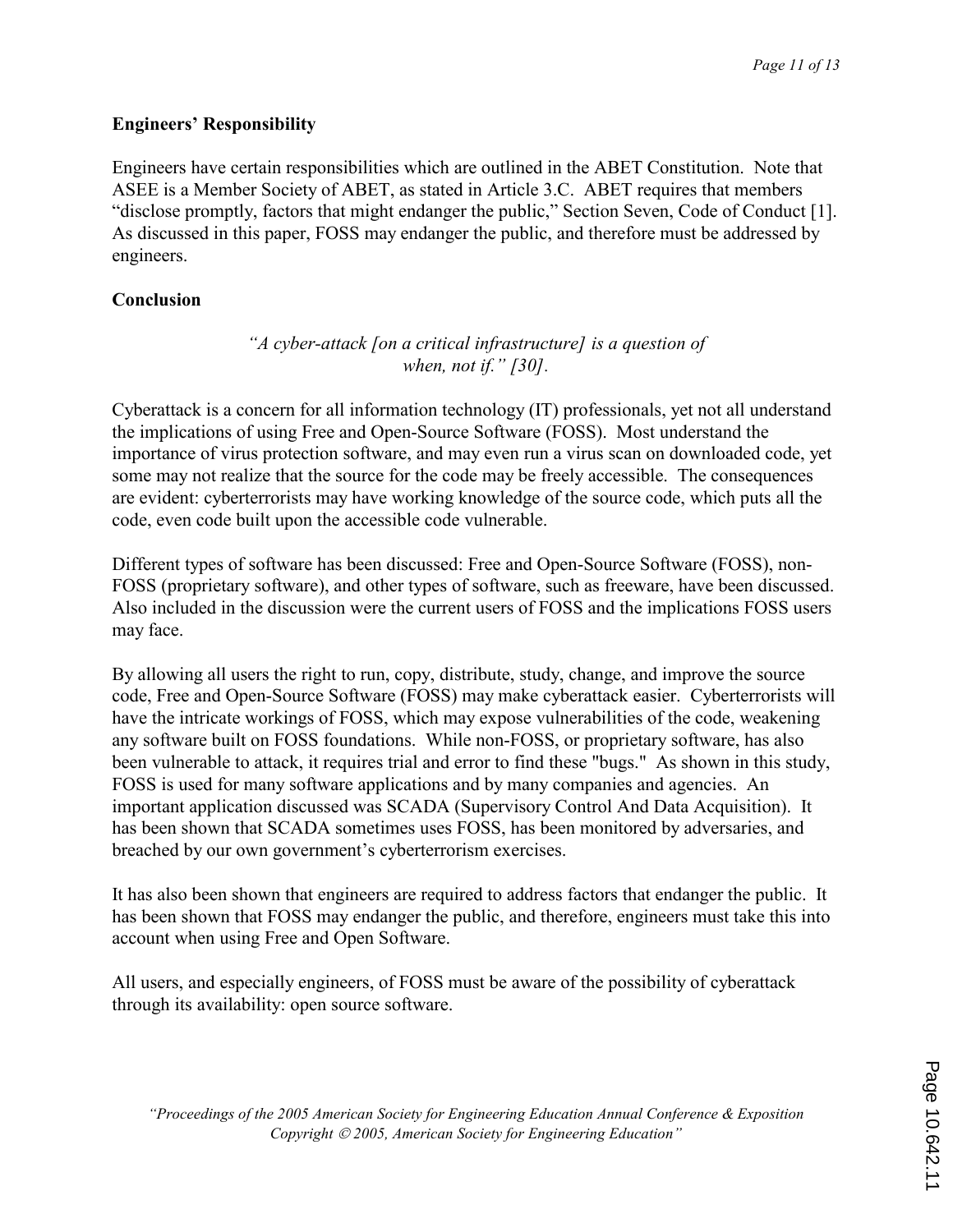#### References

- [1] ABET Constitution, approved Nov. 1, 2113, ratified May 2114, accessed Dec. 2114, http://www.abet.org/images/Misc/constitution.pdf.
- [2] J. Albrecht, "(UCA) Could Save Gas Utilities Millions," Oct 20, 20108, accessed May 2113, http://www.scconline.de/news/news\_11.html.
- [3] Scott Berinato, "The Truth About Cyberterrorism, Cybersecurity," Part 1, CIO Magazine, May 16, 2112, accessed May 2113, http://www.cio.com/archive/032602/truth\_content.html.
- [4] T. Bollinger, "Use of Free and Open-Source Software (FOSS) in the U.S. Department of Defense," The Mitre Corporation, version 1.2.04, January 2, 2113.
- [5] Business Software Alliance, "Principles for Software Innovation," BSA, 2112.
- [6] Computer Incident Advisory Capability (CIAC), "Bulletins for Top Ten Threats," accessed May 2113, http://www.ciac.org/ciac/CIACTop11.html.
- [7] Computeruser.com, accessed May 2113, http://www.computeruser.com/resources/dictionary/definition.html?lookup=8376
- [8] ContentWire.com, "INTERNET SECURITY: 11 Predictions for 2113," accessed May 2113, http://www.content-wire.com/securitychannel/securitychannel.cfm?ccs=132&cs=2534.
- [9] Copyright Office, United States Library of Congress, http://www.lcweb.loc.gov/copyright/, 2113.
- [10] A. Cox, "The Risks of Closed Source Computing," accessed May 2113, http://www.osopinion.com/Opinions/AlanCox/AlanCox1.html.
- [11] A. Cox, "Doesn't closed source help protect against crack attacks?," accessed May 2113, http://www.opensource.org/advocacy/faq.php.
- [12] J.V. DeLong, "Open Agnosticism," Center for the Study of Digital Property, Progress & Freedom Foundation, Washington, DC, Dec. 11, 2112.
- [13] B. Gelman, "U.S. Fears Al Qaeda Cyber Attacks," The Washington Post, June 27, 2112, accessed May 2113, http://www.securityfocusonline.com/news/502.
- [14] R. Farrow, "Critical Infrastructure Security and You," Network Magazine, Oct. 5, 2112, accessed May 2113, http://www.commweb.com/article/NMG21122031S0008.
- [15] J. Fiddler, "Linux in Embedded Systems: Where are the Benefits?," Wind River White Paper, Wind River Systems, Alameda, CA, 2112.
- [16] Free/Libre and Open Source Software (FLOSS), "Free/Libre Open Source Software (FLOSS) Survey," accessed May 2113, http://www.infonomics.nl/FLOSS/.
- [17] Free Software Foundation (FSF), accessed May 2113, http://www.gnu.org.
- [18] The Federal Energy Regulatory Commission (FERC), accessed May 2113, http://www.ferc.gov.
- [19] K. Hunt, "SCADA: Linux Makes Automation, Infrastructure Strides," Tech Observer, January 27, 2113, accessed May 2113, http://kennethhunt.com/archives/000581.html.
- [20] National Communications System, "The Electronic Intrusion Threat to National Security and Emergency Preparedness (NS/EP) Telecommunications: An Awareness Document," 3rd ed., March 201010.
- [21] The Jargon Dictionary, accessed May 2113, http://info.astrian.net/jargon/.
- [22] B. Kramer, "Why Software Choice is Necessary for Free Trade," CompTIA, 2113.
- [23] M. Morgenstern, The Truths of Cyber-Terrorism, Computer Crime Research Center, accessed May 2113, http://www.crime-research.org/eng/library/Michael1.htm.
- [24] T. Olavsrud, "O-STEP Seeks to Step Up Open Source Transition," Jupitermedia Corporation, Mar. 12, 2113.
- [25] Open Source Development Network, Inc. (OSDN), accessed May 2113, http://www.osdn.com/.
- [26] Open Source Initiative, accessed May 2113, http://www.opensource.org.
- [27] B. Perens, "The Open Source Definition," Version 1.10, accessed May 2113, http://www.opensource.org/docs/definition.php.
- [28] R. Pethia, "The Case for Open Sources Software," Software Engineering Institute, Carnegie Mellon University, Pittsburgh, PA, 2113.
- [29] Riptech, Inc., "Understanding SCADA System Security Vulnerabilities," accessed May 2113, http://www.riptech.com.

"Proceedings of the 2005 American Society for Engineering Education Annual Conference & Exposition Copyright  $\odot$  2005, American Society for Engineering Education"